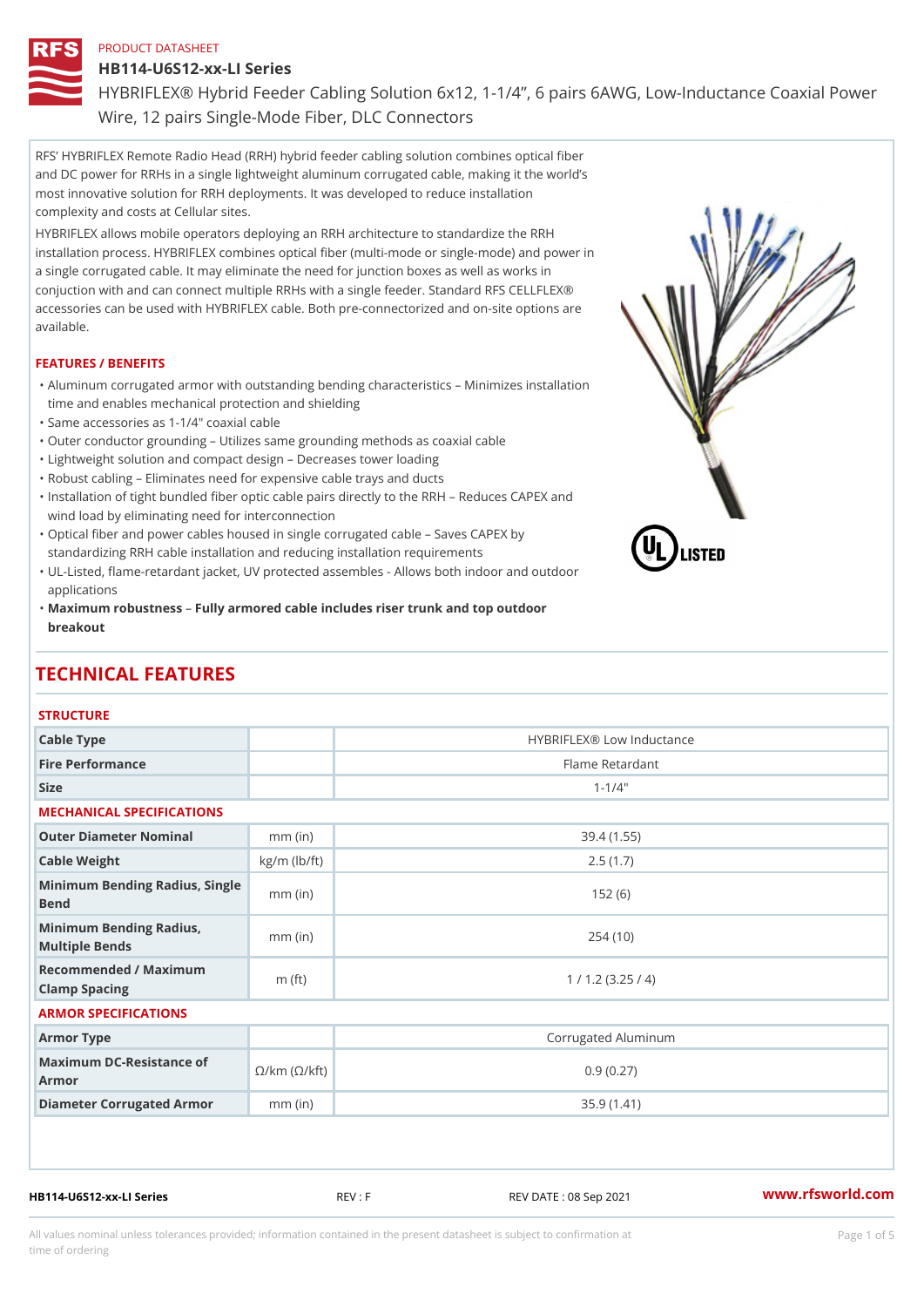# HB114-U6S12-xx-LI Series

HYBRIFLEX® Hybrid Feeder Cabling Solution 6x12, 1-1/4, 6 pairs 6AW Wire, 12 pairs Single-Mode Fiber, DLC Connectors

| CABLE JACKET                                         |                             |                                                                                                  |  |  |  |  |
|------------------------------------------------------|-----------------------------|--------------------------------------------------------------------------------------------------|--|--|--|--|
| UV-Protection Individual and<br>External Jacket      |                             | Yes                                                                                              |  |  |  |  |
| DC POWER CABLE SPECIFICATIONS                        |                             |                                                                                                  |  |  |  |  |
| Number of DC Pairs                                   |                             | 6                                                                                                |  |  |  |  |
| Maximum DC-Resistance Power<br>©/km (©/kft)<br>Cable |                             | 1.4(0.41)                                                                                        |  |  |  |  |
| Cross Section of Power Cnamb Pe (A W G)              |                             | 13.3(6)                                                                                          |  |  |  |  |
| DC Wire Jacket Material                              |                             | PVC                                                                                              |  |  |  |  |
| DC Cable Single Bending Rhandi(uish)                 |                             | 137(5.4)                                                                                         |  |  |  |  |
| DC Cable Diameter                                    | $mm$ (in)                   | 9.3(0.365)                                                                                       |  |  |  |  |
| DC Cable Jacket Material                             |                             | PVC                                                                                              |  |  |  |  |
| DC Standards (Meets or Exceeds)                      |                             | For use in UL 2882, PVC, RoHS/REACH Compliant                                                    |  |  |  |  |
| Break-out Length (Top)                               | $mm$ (in)                   | 812 (32)                                                                                         |  |  |  |  |
| Break-out Length (Bottcm)mm (in)                     |                             | 812 (32)                                                                                         |  |  |  |  |
| Alarm Wire                                           |                             | 18 (9 twisted pairs), 0.8 mm2 (8), 18 AWG                                                        |  |  |  |  |
| Alarm Wire Standards (Meets or<br>Exceeds)           |                             | UL Standard 1063, 1581 VW-1, MTW Oil and Gasoline RES1 SU<br>requirements), RoHS/REACH Compliant |  |  |  |  |
| <b>F/O CABLE SPECIFICATIONS</b>                      |                             |                                                                                                  |  |  |  |  |
| F/O Cable Type                                       |                             | G657-A1 Single Mode, Bend Tolerant                                                               |  |  |  |  |
| Number of F/O Pairs                                  |                             | 12                                                                                               |  |  |  |  |
| Core/Clad                                            | µ m                         | 9/125                                                                                            |  |  |  |  |
| Secondary Protection Nomimal(in)                     |                             | 900(0.035)                                                                                       |  |  |  |  |
| Single Bending Radius                                | $mm$ (in)                   | 157(6.2)                                                                                         |  |  |  |  |
| Cable Diameter                                       |                             | 5.512(0.217)                                                                                     |  |  |  |  |
| F/O Standards (Meets or<br>Exceeds)                  |                             | UL Listed Type OFNR (UL1666), RoHS Compliant                                                     |  |  |  |  |
| Optical Loss                                         | dB/Km                       | $0.5 \t@ 1310 nm$<br>$0.5 \t@ 1550 nm$                                                           |  |  |  |  |
| Fiber Termination End                                |                             | DLC connector                                                                                    |  |  |  |  |
| Fiber Termination End 2                              |                             | DLC connector                                                                                    |  |  |  |  |
| FO Break-out Length (Top)mm (in)                     |                             | 889 (35)                                                                                         |  |  |  |  |
| FO Break-out Length (Bottomm) (in)                   |                             | 889 (35)                                                                                         |  |  |  |  |
| TESTING AND ENVIRONMENTAL                            |                             |                                                                                                  |  |  |  |  |
| Storage Temperature                                  | $^{\circ}$ C ( $^{\circ}$ F | $-40$ to $70$ ( $-40$ to $158$ )                                                                 |  |  |  |  |
| Operation Temperature                                | $^{\circ}$ C ( $^{\circ}$ F | $-40$ to $65$ ( $-40$ to $149$ )                                                                 |  |  |  |  |
| Installation Temperature                             | $^{\circ}$ C ( $^{\circ}$ F | $-20$ to $65$ ( $-4$ to $149$ )                                                                  |  |  |  |  |
| Jacket Specifications                                |                             | UL2882, UL Listed                                                                                |  |  |  |  |
|                                                      |                             |                                                                                                  |  |  |  |  |

HB114-U6S12-xx-LI Series REV : F REV DATE : 08 Sep 2021 [www.](https://www.rfsworld.com)rfsworld.com

All values nominal unless tolerances provided; information contained in the present datasheet is subject to Pcapgelio an stio time of ordering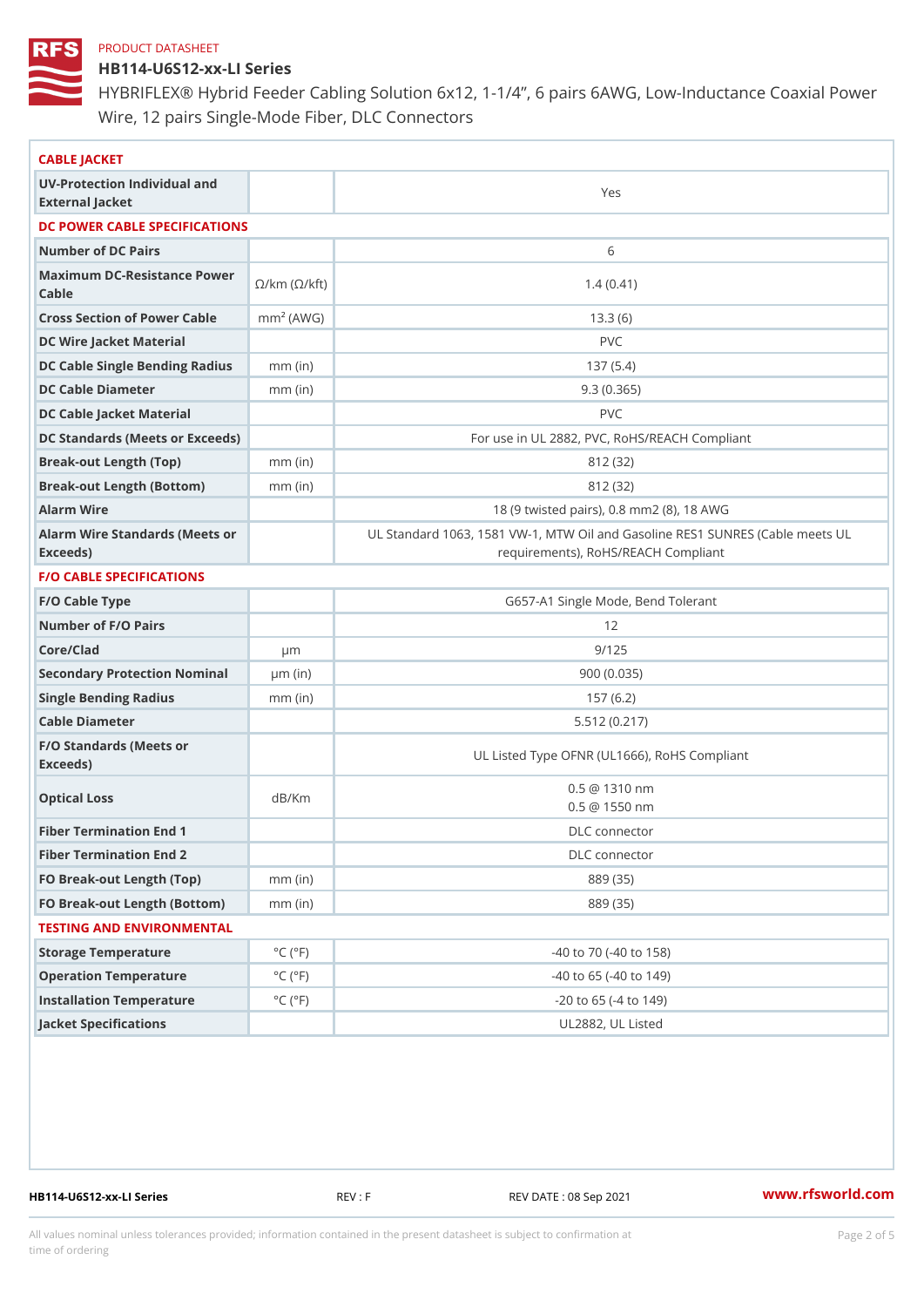#### HB114-U6S12-xx-LI Series

HYBRIFLEX® Hybrid Feeder Cabling Solution 6x12, 1-1/4, 6 pairs 6AW Wire, 12 pairs Single-Mode Fiber, DLC Connectors

## EXTERNAL DOCUMENT LINKS

DC INSULATING BOOT

Installation Guidelwinessad QuickShip 2.0 Program IDfoowmlation: On-line Factory Te[s](https://www.rfsworld.com/pictures/userfiles/programs/AAST Latest Version.zip)teRvesults:

#### NOTES

Nominal length equals length of trunk not including top and bottom breakouts; breakout lengths add additionally to the total assembly length tip to tip.

Includes 9 pairs of wires used to carry alarm signals.

The package also includes a kit of special RFS-designed DC insulating boots, 1 per coaxial power wire, used to properly protect and insulate the DC wires after stripping the jacket, avoiding possible short-circuits while wiring it to the distribution boxes.

HB114-U6S12-xx-LI Series REV : F REV DATE : 08 Sep 2021 [www.](https://www.rfsworld.com)rfsworld.com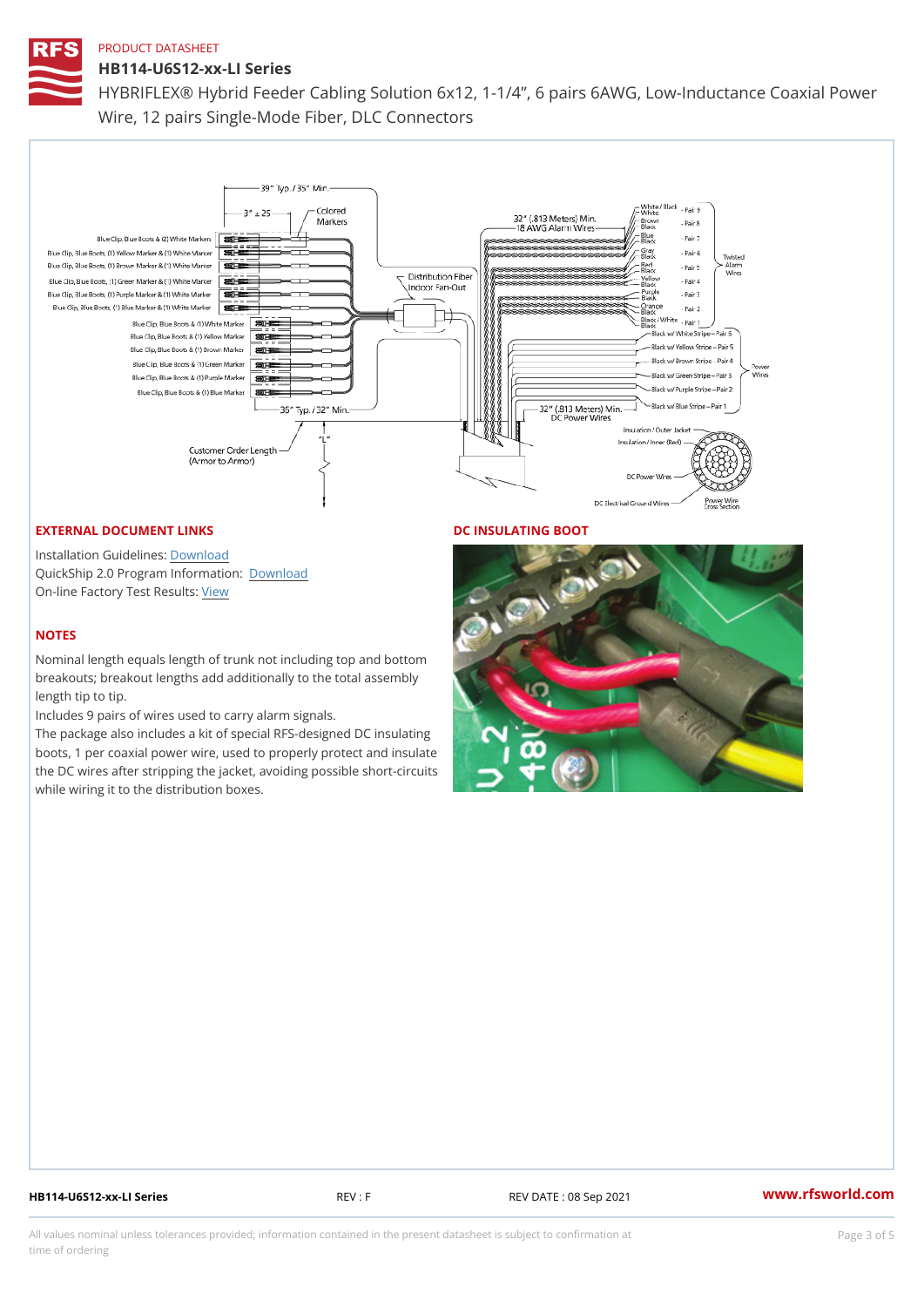# HB114-U6S12-xx-LI Series

HYBRIFLEX® Hybrid Feeder Cabling Solution 6x12, 1-1/4, 6 pairs 6AW Wire, 12 pairs Single-Mode Fiber, DLC Connectors

| ADDITIONAL ASSEMBLY LENGTHS |                          |  |  |  |  |
|-----------------------------|--------------------------|--|--|--|--|
| $L$ ength (ft)              | Model Number             |  |  |  |  |
| 10                          | HB114-U6S12-10-LI        |  |  |  |  |
| 20                          |                          |  |  |  |  |
| 30                          |                          |  |  |  |  |
| 40                          | HB114-U6S12-40-LI        |  |  |  |  |
| 50                          |                          |  |  |  |  |
| 60                          | HB114-U6S12-60-LI        |  |  |  |  |
| 70                          | HB114-U6S12-70-LI        |  |  |  |  |
| 80                          |                          |  |  |  |  |
| 90                          | HB114-U6S12-90-LI        |  |  |  |  |
| 100                         |                          |  |  |  |  |
| 110                         | HB114-U6S12-110-LI       |  |  |  |  |
| 120                         |                          |  |  |  |  |
| 130                         |                          |  |  |  |  |
| 140                         | HB114-U6S12-140-LI       |  |  |  |  |
| 150                         |                          |  |  |  |  |
| 160                         | HB114-U6S12-160-LI       |  |  |  |  |
| 170                         | HB114-U6S12-170-LI       |  |  |  |  |
| 180                         | HB114-U6S12-180-LI       |  |  |  |  |
| 190                         |                          |  |  |  |  |
| 200                         |                          |  |  |  |  |
| 210                         | HB114-U6S12-210-LI       |  |  |  |  |
| 220                         |                          |  |  |  |  |
| 230                         |                          |  |  |  |  |
| 240                         |                          |  |  |  |  |
| 250                         | HB114-U6S12-250-LI       |  |  |  |  |
| 260                         | HB114 - U6S12 - 260 - LI |  |  |  |  |
| 270                         | HB114-U6S12-270-LI       |  |  |  |  |
| 280                         | HB114-U6S12-280-LI       |  |  |  |  |
| 290                         |                          |  |  |  |  |
| 300                         | HB114-U6S12-300-LI       |  |  |  |  |
| 310                         |                          |  |  |  |  |
| 320                         |                          |  |  |  |  |
| 330                         |                          |  |  |  |  |
| 340                         |                          |  |  |  |  |
| 350                         | HB114-U6S12-350-LI       |  |  |  |  |
| 360                         | HB114-U6S12-360-LI       |  |  |  |  |

|             | ADDITIONAL ASSEMBLY LENGTHS |
|-------------|-----------------------------|
| Length (it) | Model Number                |
| 370         | HB114-U6S12-370-LI          |
| 380         | HB114 - U6S12 - 380 - LI    |
| 390         | HB114-U6S12-390-LI          |
| 400         | HB114-U6S12-400-LI          |
| 410         | HB114 - U6S12 - 410 - LI    |
| 420         | HB114-U6S12-420-LI          |
| 430         | HB114-U6S12-430-LI          |
| 440         | HB114-U6S12-440-LI          |
| 450         | HB114 - U6S12 - 450 - LI    |
| 460         | HB114-U6S12-460-LI          |
| 470         | HB114-U6S12-470-LI          |
| 480         | HB114-U6S12-480-LI          |
| 490         | HB114-U6S12-490-LI          |
| 500         | HB114-U6S12-500-LI          |
| 510         | HB114 - U6S12 - 510 - LI    |
| 520         | HB114-U6S12-520-LI          |
| 530         | HB114-U6S12-530-LI          |
| 540         | HB114 - U6S12 - 540 - LI    |
| 550         | HB114-U6S12-550-LI          |
| 560         |                             |
| 570         | HB114 - U6S12 - 570 - LI    |
| 580         | HB114-U6S12-580-LI          |
| 590         | HB114-U6S12-590-LI          |
| 600         | HB114-U6S12-600-LI          |
| 610         | HB114 - U6S12 - 610 - LI    |
| 620         | HB114 - U6S12 - 620 - LI    |
| 640         |                             |
| 670         | HB114-U6S12-670-LI          |
| 700         | HB114-U6S12-700-LI          |
| 750         | HB114-U6S12-750-LI          |
| 800         | HB114 - U6S12 - 800 - LI    |
| 850         |                             |
| 900         | HB114-U6S12-900-LI          |
| 950         | HB114 - U6S12 - 950 - LI    |
| 1000        | HB114-U6S12-1000-LI         |

HB114-U6S12-xx-LI Series REV : F REV DATE : 08 Sep 2021 WWW.rfsworld.com

All values nominal unless tolerances provided; information contained in the present datasheet is subject to Pcapgnéig4m ssti time of ordering